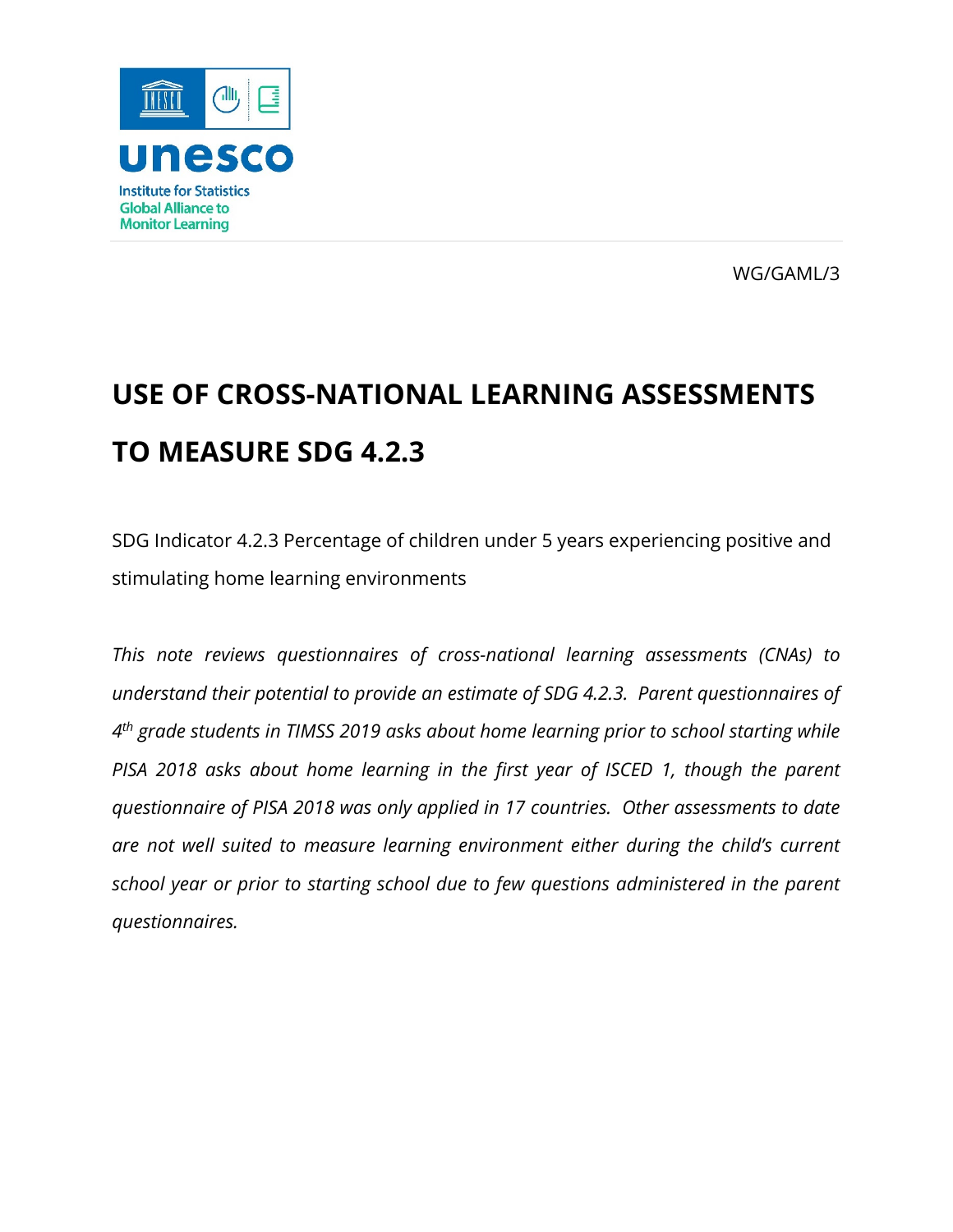## **Background**

SDG 4.2.3 is being currently measured using MICS or DHS data and reported by UNICEF (UIS 2021). The indicator is defined as

*Percentage of children 36-59 months old with whom an adult has engaged in four or more of the following activities to promote learning and school readiness in the past 3 days:*

- *a) reading books to the child,*
- *b) telling stories to the child,*
- *c) singing songs to the child,*
- *d) taking the child outside the home,*
- *e) playing with the child, and*
- *f) spending time with the child naming, counting or drawing things*

# **Objective and methodology**

The purpose of this note is to assess the ability of cross-national assessments or other datasets to provide a measure of SDG 4.2.3. Questionnaires for major crossnational assessments (CNA) were reviewed (PISA 2018, TIMSS 2019, SEA-PLM 2018, LLECE 2013, PASEC 2014) as well as EGRA. Two assessments of school readiness were also included in this study: the Early Development Instrument (EDI) and the Early Human Capabilities Index (EHCI).

## **Potential contribution of TIMSS and PISA**

Both TIMSS 2019 and PISA 2018 administer a parents' questionnaire which asks about how frequently various home learning activities occurred for young children. TIMSS 2019 asks the following question to parents of  $4<sup>th</sup>$  grade students:

*Before your child began primary/elementary school, how often did you or someone else in your home do the following activities with him or her? ("often", "sometimes", or "never or almost never")*

- *a) Read books*
- *b) Tell stories*
- *c) Sing songs*
- *d) Play with alphabet toys (e.g., blocks with letters of the alphabet)*
- *e) Talk about things you had done*
- *f) Talk about what you had read*
- *g) Play word games*
- *h) Write letters or words*
- *i) Read aloud signs and labels*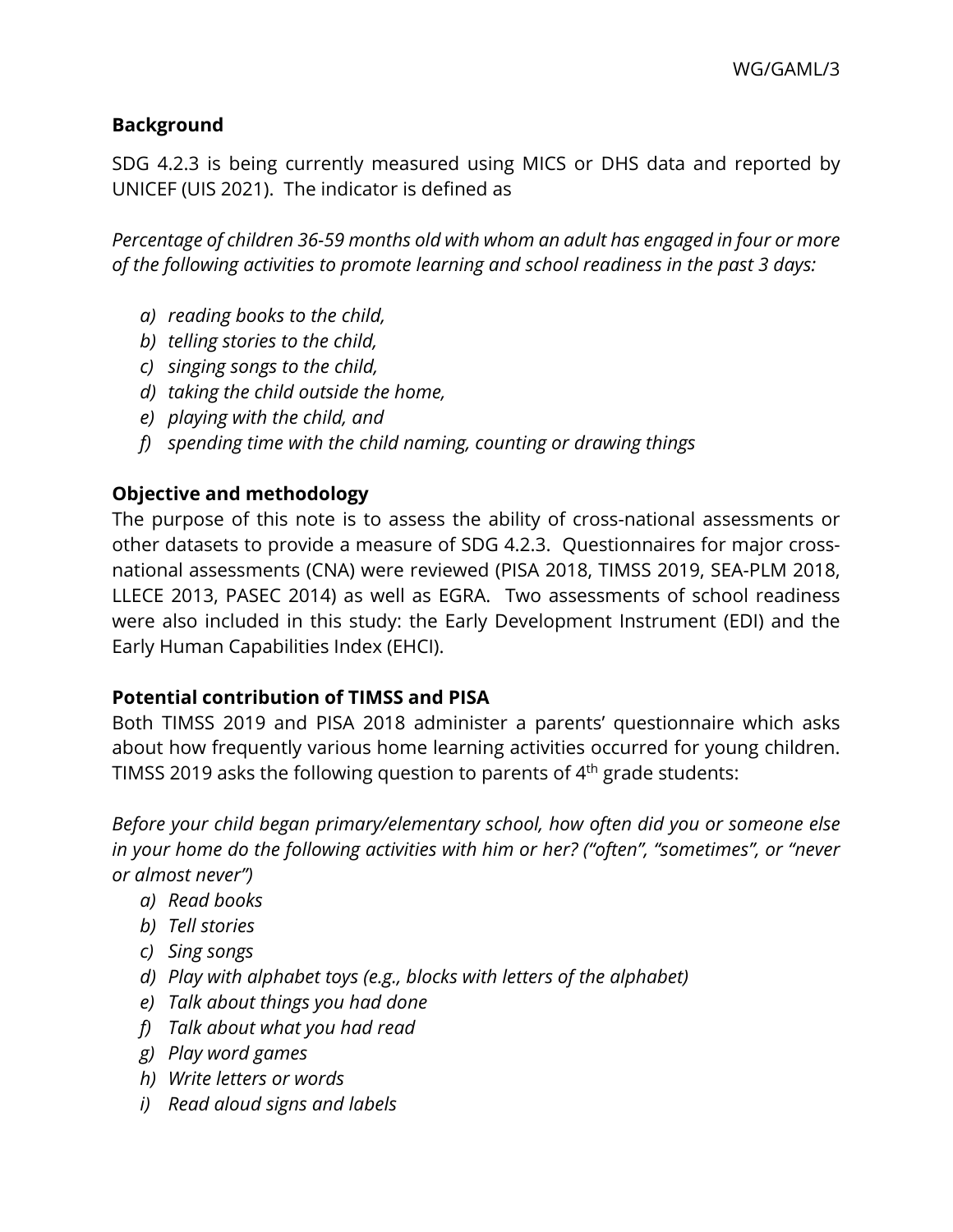- *j) Say counting rhymes or sing counting songs*
- *k) Play with number toys (e.g., blocks with numbers)*
- *l) Count different things*
- *m) Play games involving shapes (e.g., shape sorting toys, puzzles)*
- *n) Play with building blocks or construction toys*
- *o) Play board or card games*
- *p) Write numbers*
- *q) Draw shapes*
- *r) Measure or weigh things (e.g., when cooking)*

PISA 2018 asks parents of 15 year-old students the following question:

*When your child attended the first year of <ISCED 1>, how often did you or someone else in your home undertake the following activities with her or him? ("Never or hardly ever", "Once or twice a month", "Once or twice a week", "Every day or almost every day")*

- *a) Read books*
- *b) Tell stories*
- *c) Sing songs*
- *d) Play with alphabet toys (for example: blocks with letters of the alphabet)*
- *e) Talk about things you had done*
- *f) Talk about what you had read*
- *g) Play word games*
- *h) Write letters or words*
- *i) Read aloud signs and labels*
- *j) Say counting rhymes or sing counting songs*

From both these assessments, a measure of SDG 4.2.3 could be estimated with limitations discussed subsequently. The parent questionnaire in PISA 2018 was implemented in 17 countries (see OECD 2019:27) while most TIMSS 2019 jurisdictions implemented the parent questionnaire (59 countries or jurisdictions, see IEA 2021). PISA 2018 also asks parents about support for learning during the student's current school year including whether the parent discusses how well the child is doing at school, helps the child with homework, discussing reading, social issues, etc.

#### **Other CNAs with parent questionnaires**

The SEA-PLM 2019 and LLECE 2013 student assessments also administer a parents' questionnaire; however, these studies lack question items around home learning either during the student's current school year or previously. LLECE 2013, for example, asks about whether parents help ensure homework is completed but does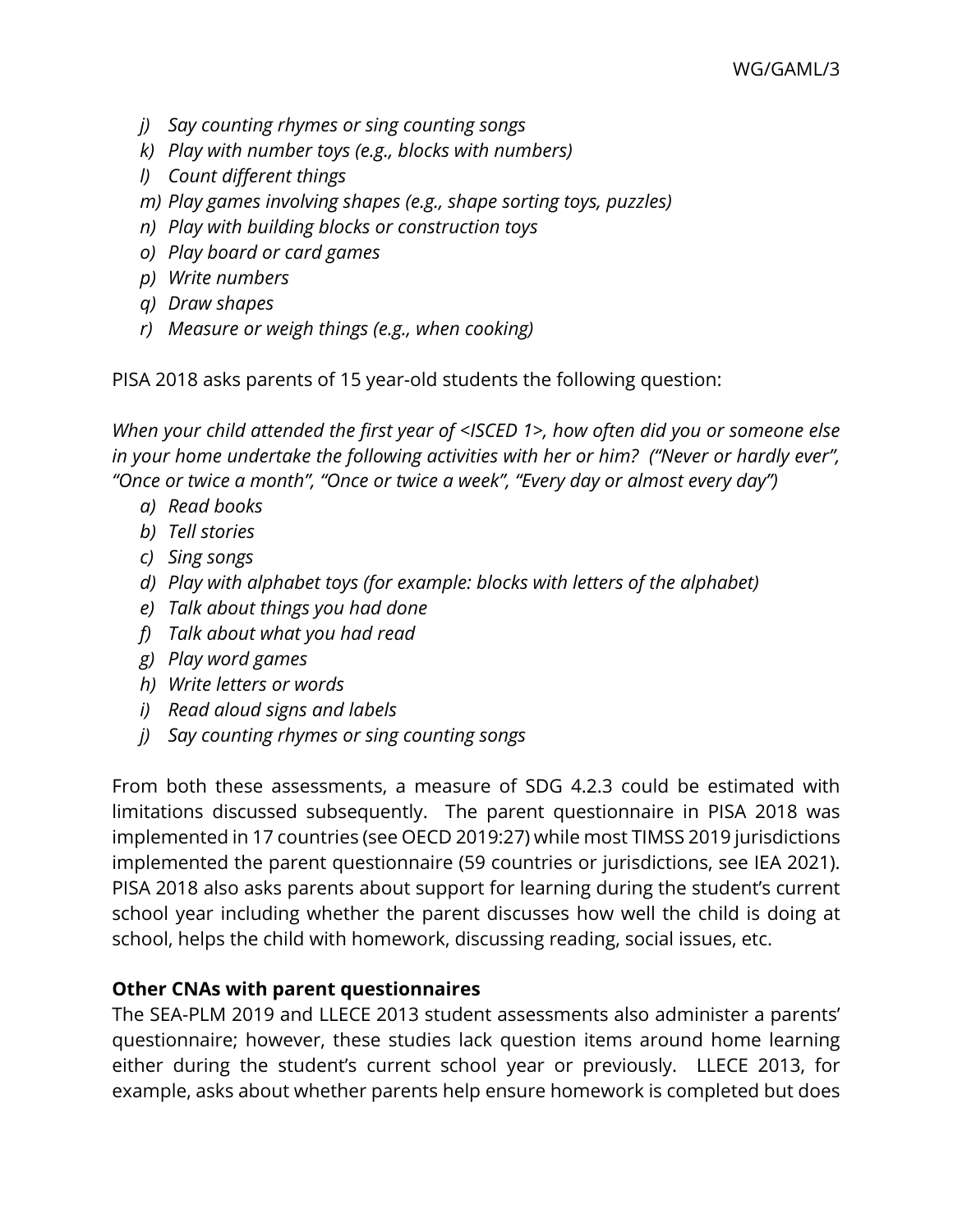not ask in detail about the types of learning activities being done in the household.

Another potential source of this measure is the EGRA studies. EGRA may ask the child about whether someone reads to her or him at home and whether the child reads aloud at home. These responses are not as detailed as the MICS, DHS, or PISA and TIMSS question items, and given that the child is in one of the first few grades of school, the responses may not be reliable.

#### **School readiness assessments**

A number of countries administer school readiness assessments including the EDI and EHCI which are often implemented as a census, sampling large proportion of children in the target age group (age 5 for EDI, ages 3 to 5 for EHCI). These instruments are rating type assessments in which typically preschool teachers are the respondents; however, in some cases, parents or caregivers have been the respondents. In this latter case, these assessments offer the potential to measure SDG 4.2.3 if questions about the home environment were included.

#### **Limitations of using PISA and TIMSS**

The chief limitations with using TIMSS 2019 and PISA 2018 do derive an estimate of SDG 4.2.3 are (1) recall bias, particularly for PISA 2019, (2) time lag, and (3) poorly defined or mismatched age group. First, both surveys rely on parents remembering what types of activities they did with their children and how frequently, and recall bias in which there are systematic inaccuracies by survey respondents responding to questions about the past are well documented (though not necessarily in the context of an educational survey). This may be particularly true for PISA 2019 which would require parents to recall activities that they did with their 15 year-old approximately a decade ago.

The second limitation is closely related to recall bias in that the estimates would be for a time period previous to the year of the survey. For example, the activities reported in TIMSS 2019 would have taken place prior to starting primary or elementary school, which would be approximately 2015 or 2016 depending on countries' definition of first year. PISA 2018, by contrast, would provide estimate for the year 2008.

The third limitation is that the time period of these activities does not match well with the definition of the SDG indicator or correspond to the definition used by UNICEF. For the TIMSS 2019 question, parents are asked about learning activities before